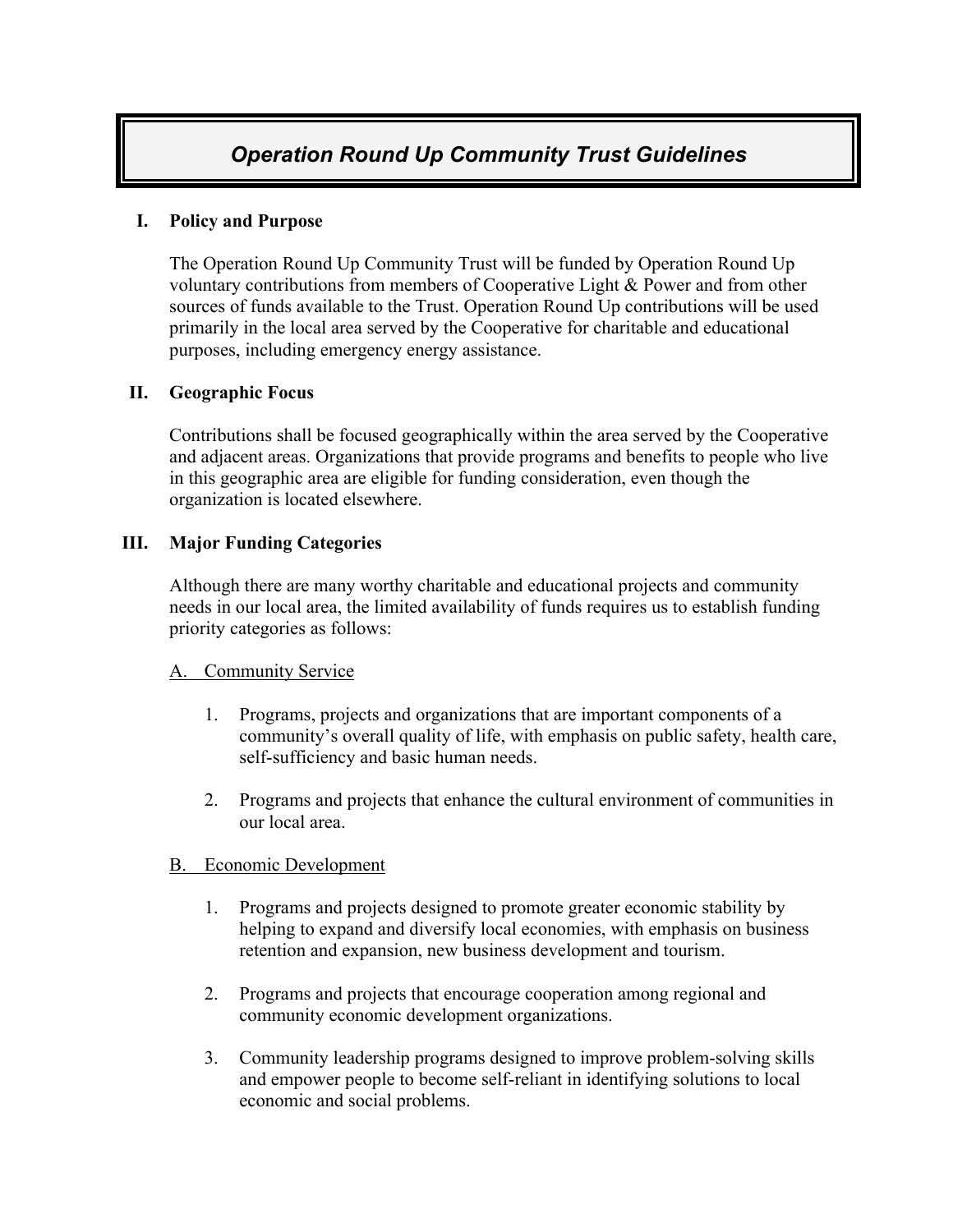# C. Education and Youth

- 1. School scholarships and other programs and projects with an emphasis on math and science education and Cooperative educational programs.
- 2. Programs that are designed to combat critical social problems affecting our children and youth, with an emphasis on children and teens at risk.
- 3. Programs and projects that promote wellness and encourage youth participation in physical fitness activities.

# D. Environment

- 1. Programs and projects that promote community recycling and natural resource preservation.
- 2. Community-based environmental quality education programs.
- 3. Environmentally sensitive agricultural research programs and projects.

#### E. Emergency Energy Assistance

- 1. Community Action Programs, Heatshare and other local and statewide fuel funds established by an energy provider, the State of Minnesota or any other entity that collects and distributes money for low-income emergency energy assistance and meets the minimum criteria, including income eligibility criteria, for receiving money from the Federal Low-Income Home Energy Assistance Program and the Program's Incentive Fund for Leveraging Non-Federal Resources.
- 2. Funds distributed under this funding category shall comply with Minnesota Statute Section 268.371.

#### F. Disaster Relief

Programs and projects that provide disaster relief and food, clothing, shelter, medical care, clean up and repairs and reconstruction in an emergency following an accident, a severe storm or other causes.

#### **IV. Funding Restrictions**

- A. Contributions shall generally be made to non-profit organizations that have been granted tax-exempt status under Internal Revenue Code Section 501(c)(3).
- B. Contributions will generally only be awarded once during a calendar year to an entity.